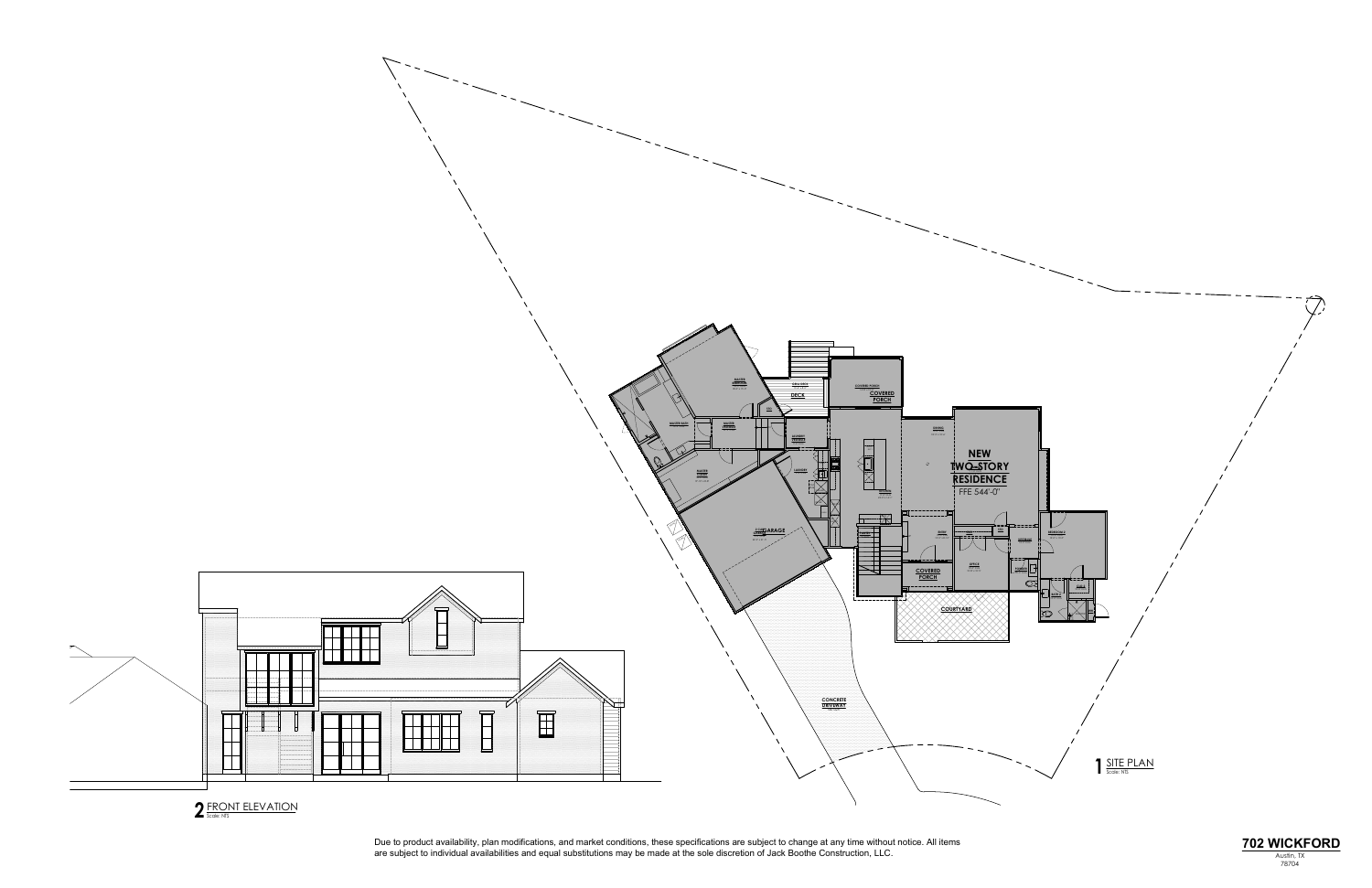

Due to product availability, plan modifications, and market conditions, these specifications are subject to change at any time without notice. All items<br>are subject to individual availabilities and equal substitutions may